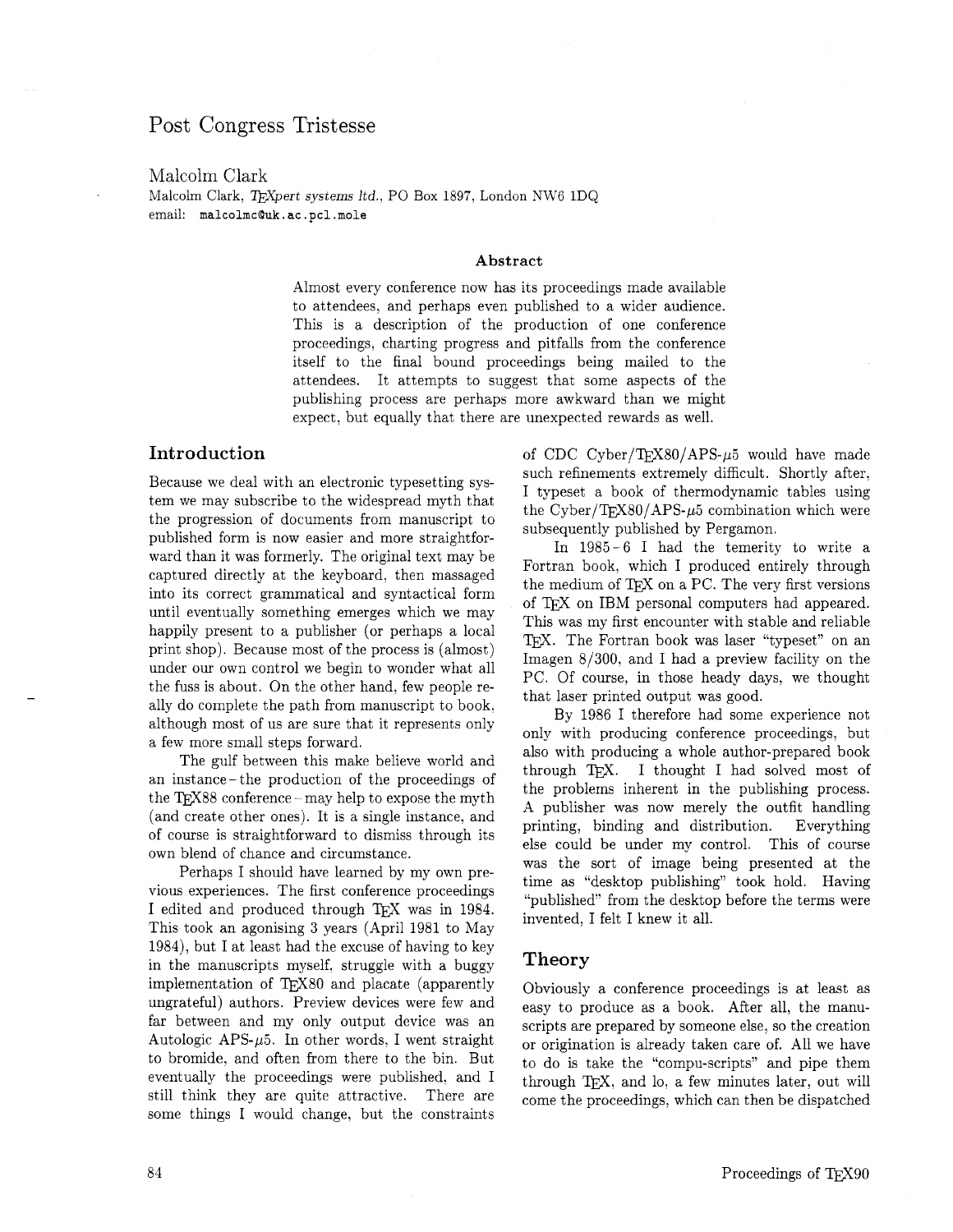to the publisher. Within a few weeks of the conference, the bound volume will be winging its way to the participants. Excellent theory. But consider the following.

Ennui. If the conference organizer is also the editor of the proceedings, he or she may feel that once the last participant finally departs that it's over. The adrenalin levels reduce and you can start normal life again. Wrong. The difficult bit is just beginning. First you have to extract the papers from the authors, while at the same time fending off the participants who want to know when the proceedings will be out. The few authors who have already presented you with their papers also cannot see why there is any delay.

The paper isn't finished yet. The authors may not yet have finished writing their papers. What they presented is likely not quite what they wrote down. As an editor, you can of course take a really hard line and demand that all papers have to be in before they may be presented. In my view this is unrealistic and counter productive. TEX users are known by their cooperative and amiable natures (the one or two exceptions are all the more cuddly and lovable for not adhering to this norm).

If you are trying to arrange a conference, you want as many papers as possible. It's an eerie feeling scheduling three days of talks long before anyone says they are coming. The first few months of organisation are very lonely. In general you are delighted to extract a plausible title and an abstract. Demanding a fully written paper is expecting a great deal. In any case. I would argue that the paper might so benefit from the delivery that it requires amendment, enhancement, improvement. or even rewriting. If the conference is any good it will expose the authors to some new ideas which likely have relevance to their own specialties. So at best we can expect some editing by the authors, which will take up some time; at worst, we can expect to see the paper actually rewritten.

TEX or  $\mathbb{F}$ T<sub>E</sub>X? Since we have (at least) two "standards," TEX and IATEX, some authors prefer one, and some the other. At the time of the conference I had very little experience with IATEX style files, and didn't really want to convert to IATFX. The "standard" IATEX book style seemed clumsy and foreign to me. At the time it seemed less arduous to change the IATEX "encoded" documents to plain than vice versa. Fortunately no-one submitted an article in something completely bizarre. At no time did I assume I could produce a heterogeneous volume which combined both plain TFX and I4TFXalthough that is what TUGboat does.

Of course it was always the intention to produce the whole proceedings with TEX. As a matter of principle, but also because many of the papers discussed aspects of TEX which could only be illustrated by using T<sub>F</sub>X itself.

### **The Papers Trickle In**

Almost all the papers arrived electronically. either as floppy disks (of both persuasions), or as electronic mail. I had no difficulty in transferring all of these to the Macintosh with Kermit. There was still one slight problem. since one of the major relays used by the UK for the transmission of electronic mail is Rutherford, where due to an incompatibility between ASCII and EBCDIC certain characters are mapped incorrectly. Incorrect mapping is no great problem, provided it is one to one. It isn't. Fortunately, knowing the problem, it is possible to correct it manually.

And one or two came on paper. or not at all. This last category represents a problem. Naturally I wanted the conference proceedings to reflect what went on at the conference-or, at least, the formal part of what went on. I was reluctant to erect some sort of refereeing structure. It was not an academic conference, and refereeing seems inappropriate. Therefore the papers are not going to be screened beforehand. except in a very rudimentary way. Once a paper has been presented it should be represented in the proceedings. if the proceedings are supposed to represent the conference. Two papers which were on the program but not presented do not appear in the proceedings. One extra paper does appear, but I plead extenuating circumstances and editor's privileges (there's no point having power if you don't abuse it). The extra paper was from Poland. and discussed some aspects of the adaptation of T<sub>EX</sub> to Polish typographic needs. This seemed so appropriate and apposite for a European conference that, despite the fact that the authors could not present the paper, I included it.

This still leaves the problem of the papers which don't arrive. There are several reasons why this might occur. Some papers just never do get written. and some did fall in that category. But I still had the abstract. So the abstracts went into the proceedings. The other non-papers were those which were written, but went elsewhere because of the delay. Really, only one fell into that category.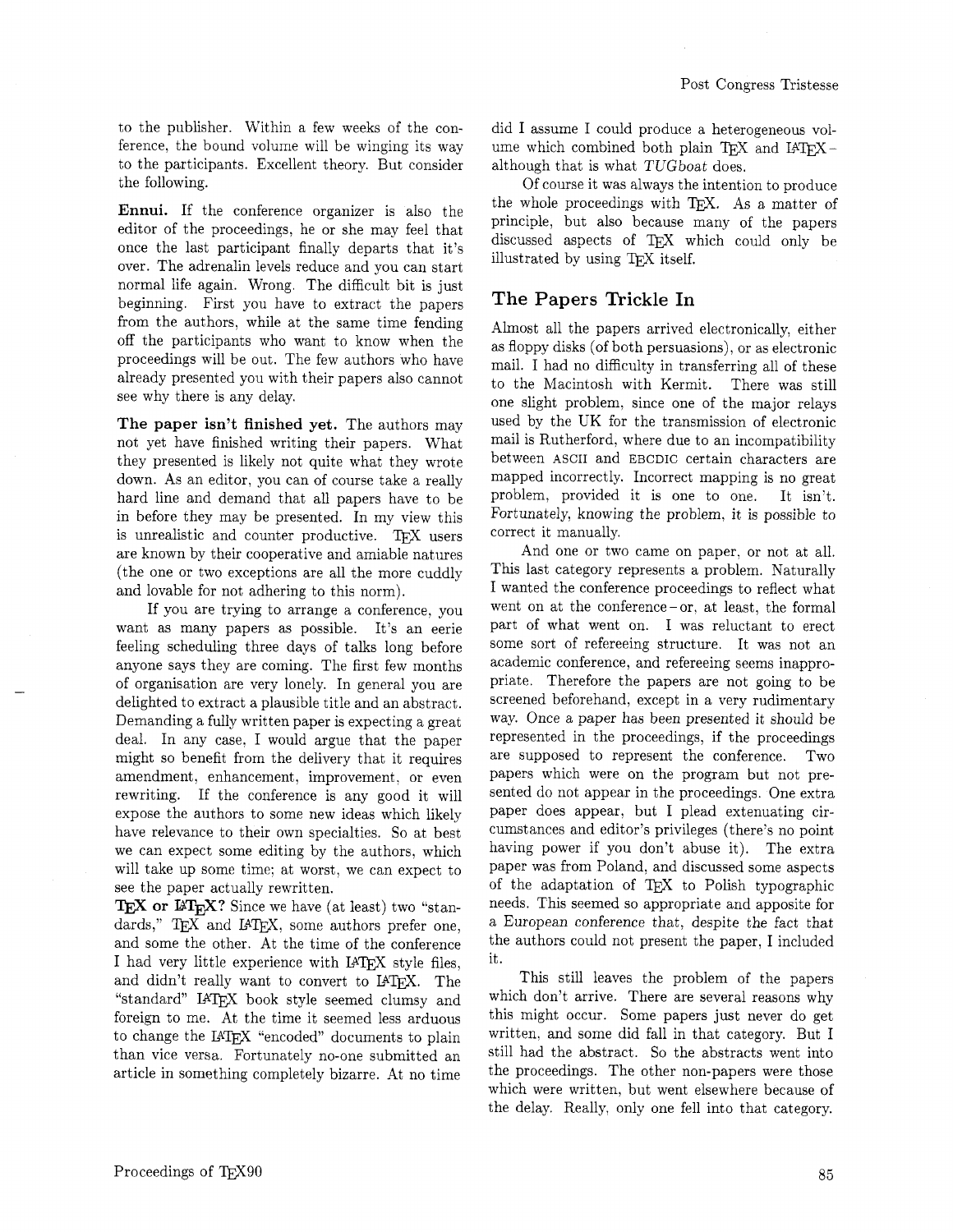The particular paper contained a great deal of rather Unix-specific, IATFX-specific graphics and had proved to be beyond the capabilities of any driver to process (in its entirety). It was therefore a paper I put to the bottom of my pile, and when I came to retrieve it, it had gone (it is available in another form now).

### **A** Matter of Style

I had decided not to issue a set of style instructions to authors, except to indicate that provided they could provide an ASCII text. with or without markup, I would handle it. This seemed an almost achievable base level. My own experience, borne out with conversations with others, seemed to be that authors would ignore the stylistic recommendations anyway. There are two stylistic features at work here. There is the 'consistency' aspect of style, and the "use of language'' aspect

Consistency. The "house style" may require that we always refer to a device independent file as a dvi, or .dvi or even dvi file. We can always say that provided we encode the phrase as \dvi it really doesn't matter. The "style" will pick it up and put it in correctly. But first you have to have the author encode it as \dvi. They might. and they might not. Were it not for authors and their whims and vagaries. producing books would be simple. There are also the other elements of expanding "e.g." to "for example" and "*i.e.*" to "that is."

Language. "Use of language" is a fascinating area. The language of the conference was English, for which I make no apologies; English is sufficiently well-understood in the rest of Europe to make it close to a lingua franca-ignoring the obvious oxymoron. But as an international conference, the first language of many of those offering papers was not English.

What then do we do with the infelicities of grammar and style? I find this a thorny problem. I have always resented editors who turn my own idiosyncratic style into bland Euro- (or perhaps 0x0-) english. I prefer to think that what I am reading was written by an individual, and by neither a committee nor a machine. My criterion was therefore "is the meaning clear?" The reader will be able to find sentences in the proceedings which are a little quirky, and which may even amuse. I argue that this is no bad thing, unless it obscures the meaning for those who do not appreciate the full weft and warp of English. These considerations are as applicable to those who claim to possess English as a first language.

I would like to think that the reader can detect those instances where the authors are not native English speakers, and will therefore appreciate all the more the heroic job those authors will have done in expressing themselves in an alien mode.

My own addition to house style was to remove as many accents as possible. Just because  $TFX$ allows you to say "naïve" instead of "naive" does not mean you should. English had the foresight to dispense with all this fancy foreign frippery, while accomodating hundreds of "foreign" words. There is no need to lard on the accents to a language which does not use them. If we can distinguish and pronounce rough, cough, chough, lough, through, bough. hough. enough, slough, Slough and tough, as well as bow, cow, low, row, throw, how, hoe, enow, tow, toe. sloe and slow, we really don't need i' in 'haive."

Look and feel. There is a rather grander aspect to style, the sort that is enshrined in the look of the book. We each have feeling of what constitutes a sentence or a paragraph. and how we assemble these elements into larger units. It should not come as too much of a surprise that there is little agreement on these "feelings." Some people write very long sentences or very long paragraphs.  $T_{F}X$ hardly encourages paragraphs over about two or three pages long. The subdivision of text into units (like sections and subsections) is a personal business. An article made up of lots of sections and subsections looks very different from one with few. The differing "granularity" may mean that the interplay of white space obscures what the editor fondly thought was the underlying homogeneity of layout style. A conference proceedings is likely to be an extreme example. A book by a single author is far less likely to exhibit these pathological symptoms.

### Publish, Please

Although it may not have been obvious to the authors, I was beavering away, assembling, editing and negotiating. I had approached a couple of publishers with the project, choosing those who I knew , to have some "interest" in TEX. Addison Wesley (who produced the first European TEX Conference Proceedings) didn't want to know; similarly. Wiley's "didn't do conference proceedings." So I went back to my old reliable publisher, Ellis Horwood. Provided I produced the typeset pages, they would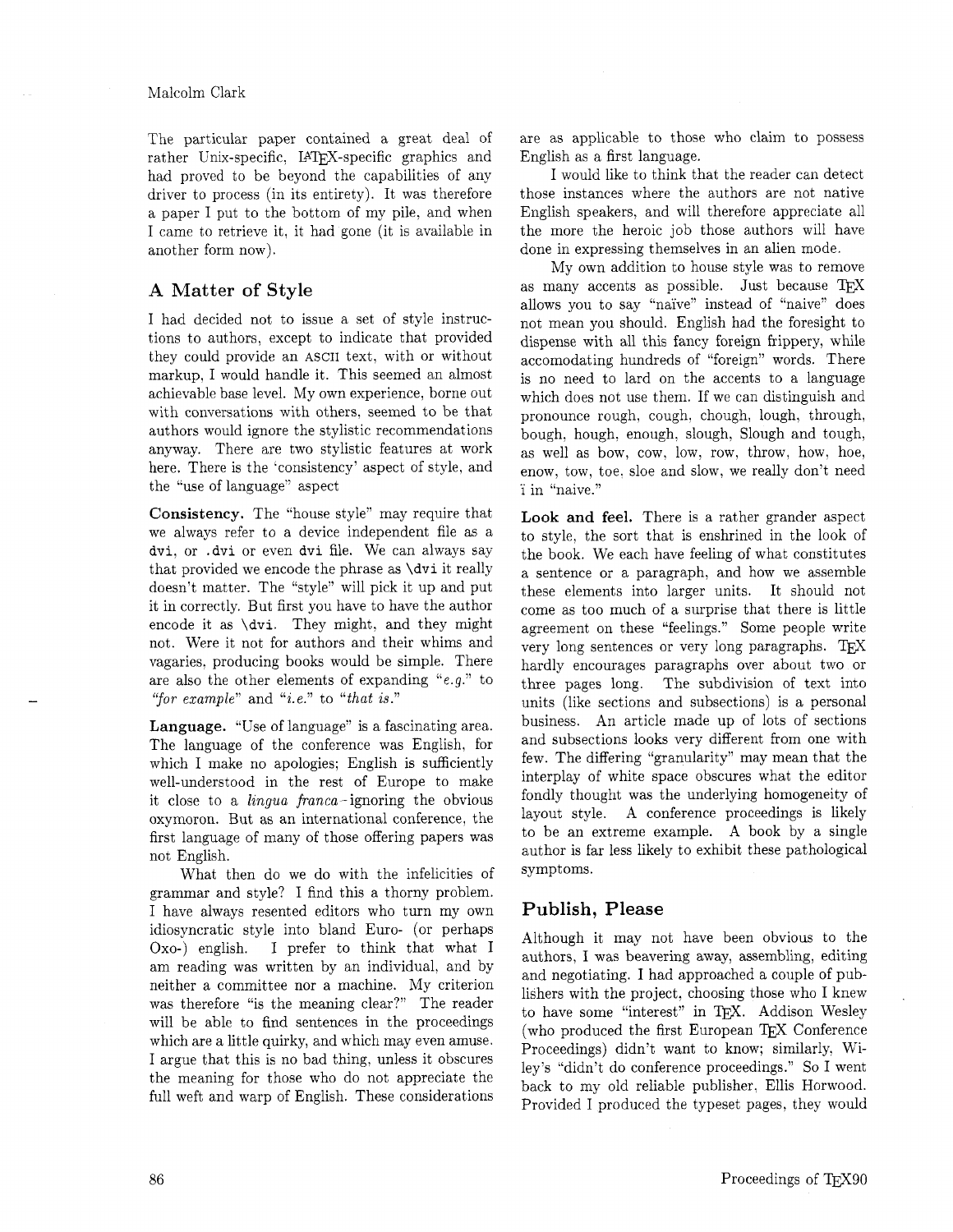do the rest. Naturally I would present them with some interim examples to confirm that I was not too far from their house style.

**The printing.** In the beginning, I thought we would laser print the final copy. Although I knew a few people who could take  $TFX$  dvi and typeset - a few of them had been at the conference: Cambridge University Press. Imprimerie Louis-Jean. Stiirtz. American Mathematical Society. I had not done it myself since the days of the  $APS-\mu5$ . This is the one area where the delay in production was an advantage. Had I managed to get the proceedings out by Christmas 1988 (once an idle dream), they would have been laser set. The extra effort in going to typeset in late 1989/early 1990 was minimal. The increase in perceived quality seems enormous.

I had become convinced that laser printing was only suitable as a proofing stage. "Masterpieces of the publishing art" were simply not possible with 300 dpi printers. In addition. I had come to the conclusion that Computer Modern looked really good at typeset resolutions, but that it had never been intended for low resolution printing.

I admit I look at the other TEX conference proceedings (the two European conferences and the last two TUG conferences), and I'm inclined to think that they do not show TFX at its best. Having said that, I open myself up to similar criticism. At worst. I think my proceedings are merely mediocre. They are still the best produced of the bunch.

I decided to phototypeset. using the University of London Computer Centre's Linotron 300. Members of the typesetter's user group had used it to produce TEX output. A couple of friendly Vaxes had been monopolised for a weekend to produce the 1270 dpi TEX fonts. which were subsequently used in a number of publications. I was assured that it was a well-trodden path.

## Production Problems

I was fortunate that none of my authors provided manuscripts which required one of the currently fashionable "gross" TFX versions. Everything could be processed on my lMbyte Mac Plus with **Tex**tures. By the end of the project I also had access to a 4Mbyte Macintosh IIci, which was appreciably faster. The last paper to arrive (by email from Austria), Michael Ramek's, was processed entirely on the IIci. I had always expected that Michael's paper would present a problem. I had erroneously supposed that he used a "gross"  $T_{\text{F}}X$ . The complexity of the graphs and chemical structures which he produced through TEX macros encouraged my view. In the event he made such an excellent job of coding the macros that there was no problem with a "standard" memory version.

**The typesetter strikes back.** Although **I** had not finished editing all the papers, most were done by the time I had arranged to use the ULCC typesetter. I therefore started to produce some bromides. After all, there should be no problem, others had done it before me. To my surprise and amazement I discovered that "TEX" fonts meant amazement I discovered that "TEX" fonts meant just that. None of the IATEX fonts were available, nor were the logo fonts used for the METRFONT logo. After a great deal of ferreting around I found the necessary fonts at the Open University and was able to ship them not only to ULCC, but also to the Aston Archive.

But even shipping the dvi to ULCC had presented a problem. My IIci had software which allows a large file to be shipped in a matter of seconds to my host Vax. The Vax could then be used to FTP the file to ULCC, again in a matter of seconds. Unfortunately. this two stage process appeared to damage the file in some way, so that it was not recognisable when it reached the ULCC microvax. I could have solved the problem eventually, but instead I choose to use another route, using Kermit to transfer the dvi file directly from the Mac to the microVax which was the typesetter's front-end. This worked, but it took an enormously long time: a couple of hours for a file. I had been advised to send files of no more than about 40 pages. Needless to say, everything went through at least twice. Just as it is impossible to see the mistakes in preview on the screen, it is also impossible to see all the mistakes in the laser printed copy. Once in bromide, some more of the remaining mistakes leap out before you.

**An exceptional story.** Rick Simpson's was one of the exceptional papers. The story is a little involved. His paper discussed three ways of inserting diagrams into a TEX document. Two of the ways involved using a prepocessing program which generated both METAFONT code and IATEX instructions. The METAFONT code was then processed to produce a single character which did all the things<br>that I4TEX couldn't – for example, graph elements. The third way was to take a scanned image and convert it to "packed pixel" format - in other words, another character which could be handled "in the normal way." Somehow I had managed to acquire an IBM 6150 running AIX. as well as Rick's own port of TEX to that machine. I could therefore edit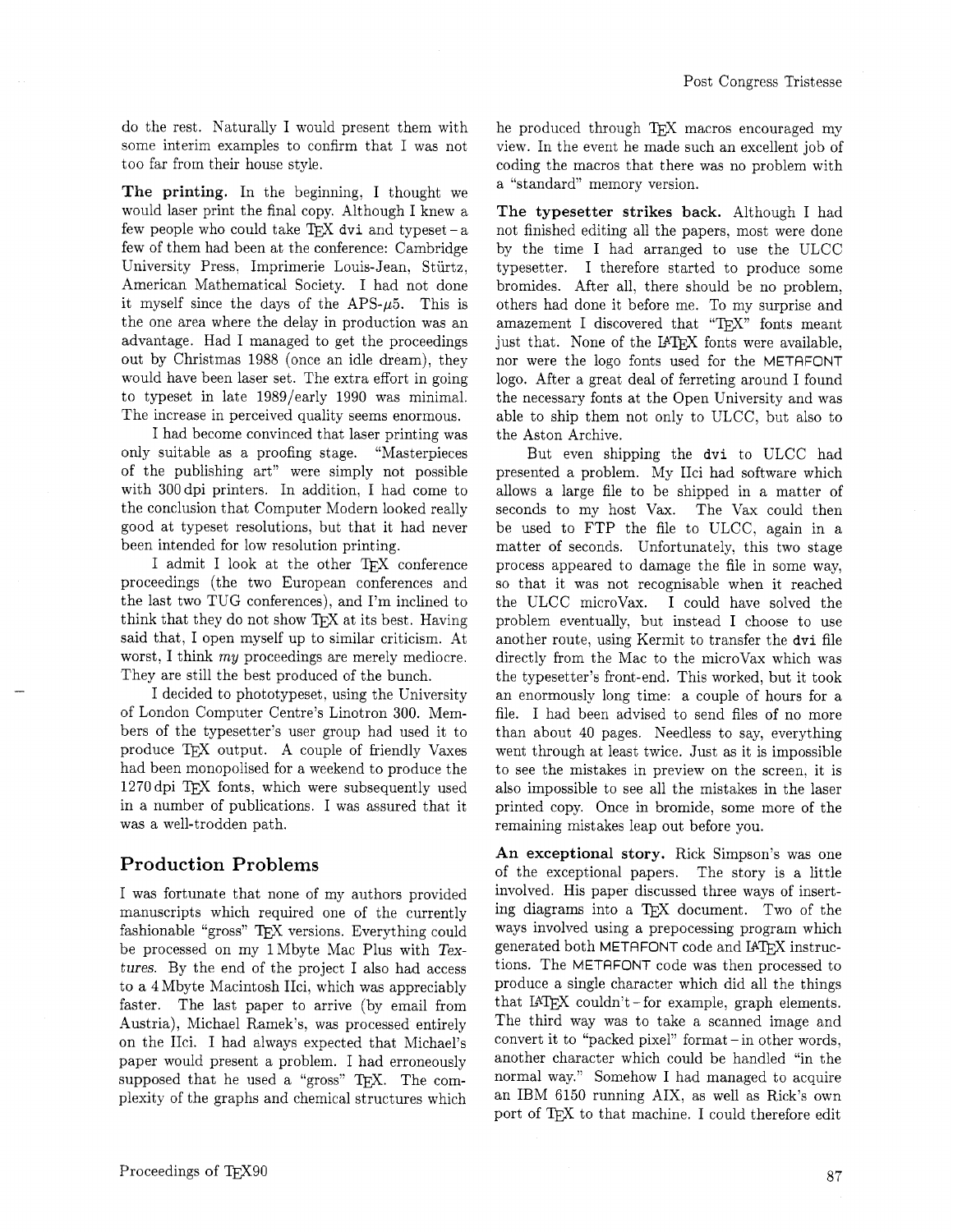his paper, which he provided on floppy, readable by paper, and also, with some modification, for a large AIX. This still didn't solve the problem of output, diagram in Angela and Tony's paper. but I thought I might always either "cut and paste" or have him laser print it from my edited version. I managed to move the text of the paper to a DOS disk (AIX allows you to create DOS disks), which could then be moved, via Kermit, to my Mac. Of course, the diagrams were not going to travel quite so easily. I reasoned that since I had the METAFONT files it should be possible to run these through METAFONT to produce a complete set of pk files which a suitable driver could process.

I persuaded Philip Taylor to generate the pk files: I knew he had some experience with METR-FONT, and since he used Vaxes I was confident that the file transfer to ULCC would not be difficult. He duly produced both 300 dpi and 1270 dpi pk versions of the METRFONT files, and ran the paper with the illustrations and the other pk file on his local machine to produce 300 dpi output. When he tried to generate the 1270dpi version, the device driver fell over and died. Reading Rick's paper a little more closely, I noted that the device driver would have to be able to handle very large characters. Evidently this one had been unable to do so. I would have been happy to have some of the paper typeset and to include as much of the pk "bits" as possible, but unfortunately Phil had lots of other things to do. In the meantime, Rick had sent me an up-to-date laser printed copy of his paper. I resorted to typesetting the text and using cut and paste for the graphics.

I see no conceptual or ethical problems here. Cut and paste has been in the armoury of book producers for a long time. If it is appropriate, I shall continue to use it. It had already become evident that cut and paste was going to be used for the diagrams in Angela Oakley and Tony Norris' paper, since the PostScript files they generated were long gone. This is another instance where speedier production would have been appropriate.

Cut and paste was used only in the two papers mentioned above. All the other "graphical" elements, like those in Michael Ramek's paper, Anne Briiggeman-Klein and Derick Wood's paper, Alois Heinz' paper and Jörg Winckler's were handled by a mixture of TFX and Textures' \specials. Anne and Derick's paper was provided in IAT<sub>F</sub>X, and made heavy use of the picture environment. Fortunately they also provided some equivalent macros for plain T<sub>F</sub>X. These included the picture environment from IPW, which is sufficiently modular that it can be removed from LATFX and used more or less independently. It was used for a diagram in Jorg's

The **clouds part.** Alois Heinz' paper, as noted above, made use of two \specials. Fortunately, he had also used Textures, but because I was sending the dvi file to a very different dvi-to-PostScript convertor, I couldn't expect to handle the pictures correctly, and I had expected to cut and paste them, but at this point I had two pieces of good fortune. First, Blue Sky, the authors of Textures made an early release of their PostScript outline Computer Modern fonts available. The second stroke of luck was to be summoned to Cheltenham to use one of Linotype's LN300 machines. I took Alois' paper with me. It proved to be embarassingly simple to generate the paper. \specials included. No doubt purists will now be taking their magnifying glasses to prove that there are significant differences between the outline Computer Modern and the bitmapped Computer Modern. I know which I prefer to use. There is something attractive in having an LN300 attached to your Macintosh. Who needs laser printers?

Keying in. One paper was about a system based on T<sub>F</sub>X. Our original intention had been to use that system to produce bromide, emulating the style of the rest of the proceedings, but permitting the differences to be seen by the comparison that would be manifest. This one had been electronically lost. Fortunately I had a paper copy, so I rekeyed it, although one or two small changes had to be made in the text to reflect the reversion to  $TFX$ .

# **The** End **is Nigh**

By this time, everything had fallen into place, and only the front matter and end matter were still to be done. Previously when I had created indexes for books I had done it myself. I had soon concluded that indexing was not only difficult, but it was also time consuming. I felt that an author (or editor) was far too close to their subject to be able to make the "correct" sorts of judgements about the indexed material. Indexing must be kept for mature reflection, preferably someone else's. I hired someone else to do the job-a professional indexer. Judge for yourself. The preface and table of contents were simple enough to do, although time consuming. The last few jobs still take time. The most difficult decision was whether to have a dedication. I wanted one, but decided it would create too much embarrassment.